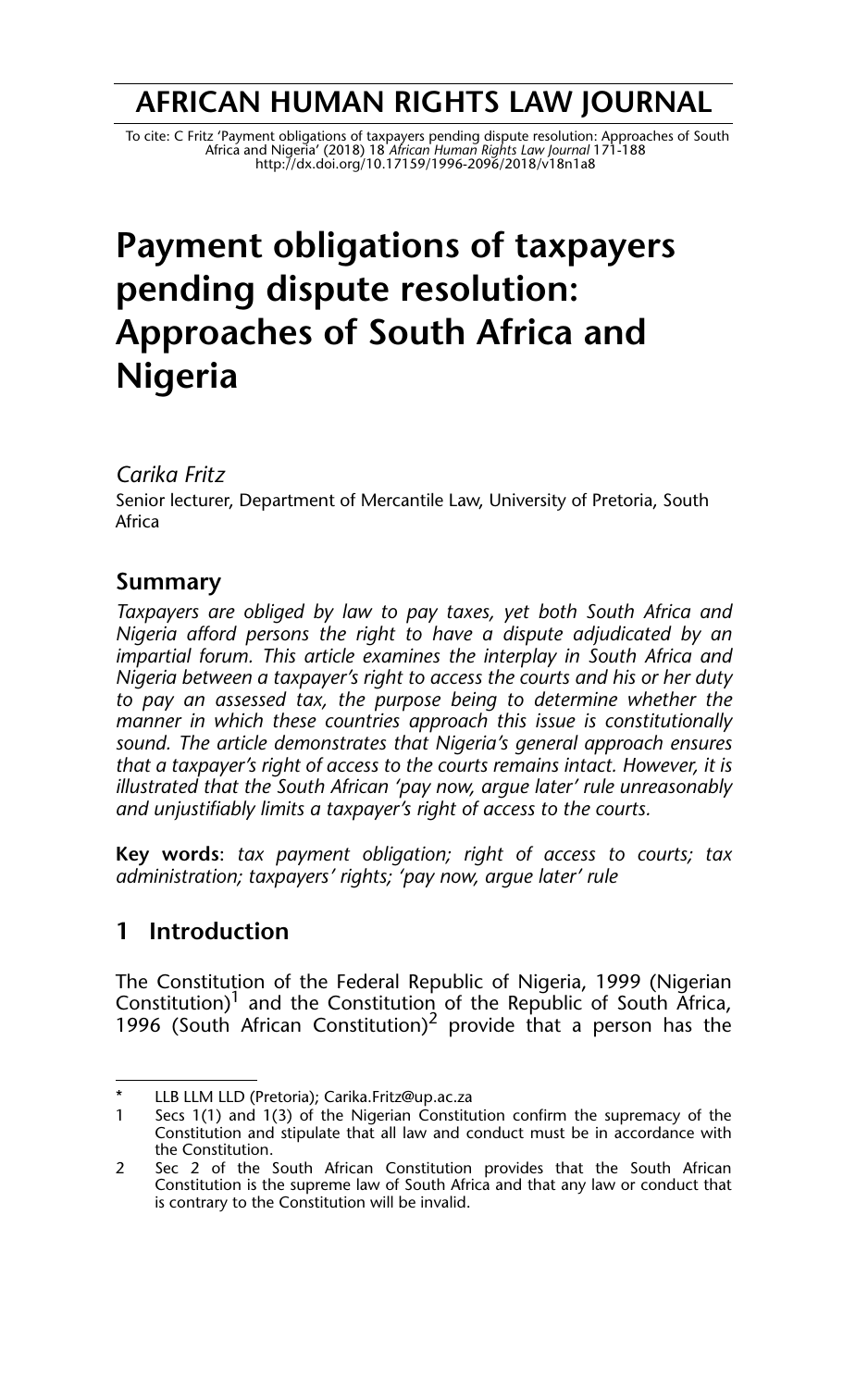right to have his or her disputes adjudicated by an impartial forum. This right is provided for in section 36(1) of the Nigerian Constitution and in section 34 of the South African Constitution.

Furthermore, both Nigeria and South Africa have ratified the African Charter on Human and Peoples' Rights (African Charter),<sup>3</sup> which aims 'to promote and protect human rights and basic freedoms on the African continent'.<sup>4</sup> In terms of article 1 of the African Charter, this means that South Africa and Nigeria must 'adopt legislative and other measures' that will give effect to the rights and duties provided for in the African Charter. Consequently, in terms of the African Charter, South Africa and Nigeria must ensure that every individual's case be heard,<sup>5</sup> that is, that an individual has the right to appeal to a competent forum when a fundamental right has been violated,<sup>6</sup> and to be presumed innocent until proven guilty by a competent court.<sup>7</sup> Therefore, South Africa and Nigeria have similar obligations in relation to providing access to the courts.

In turn, article 29(6) of the African Charter stipulates that individuals have a duty to pay taxes that are imposed by law as this obligation is in the interests of society.

Therefore, countries that have adopted the African Charter may be confronted with a possible conflict when a taxpayer disputes an assessed tax. Will the taxpayer be able to first have this dispute heard by an impartial forum to give effect to the rights provided for in the African Charter, or will she or he have to comply with the duty to pay the assessed tax, which is also provided for in the African Charter?

This article addresses the interplay in South Africa and Nigeria between the right of access to the courts and a taxpayer's duty to pay an assessed tax in order to determine whether the manner in which these countries approach this issue is constitutionally sound. This interplay is addressed from a legal pragmatic perspective.

A comparison between South Africa and Nigeria is beneficial for two reasons. First, although both countries interpret the right to adjudication by an impartial forum in the same manner and their revenue agencies are obliged to collect taxes, they have divergent approaches as to how to deal with the interplay that arises when a taxpayer disputes his or her tax obligation. Therefore, in considering the constitutionality of both these approaches, one inevitably needs to consider whether there are any lessons the one country can learn from the other's approach. Second, there currently is a dearth of scholarly

<sup>3</sup> African Commission on Human and Peoples' Rights 'Ratification table: African Charter on Human and Peoples' Rights (2016) http://bit.ly/1IObnUQ (accessed 20 May 2016).

<sup>4</sup> African Commission on Human and Peoples' Rights 'African Charter on Human and Peoples' Rights' http://bit.ly/QlzRuG (accessed 20 May 2016).

<sup>5</sup> Art 7 African Charter.

<sup>6</sup> Art 7(1)(a) African Charter.

<sup>7</sup> Art 7(1)(b) African Charter.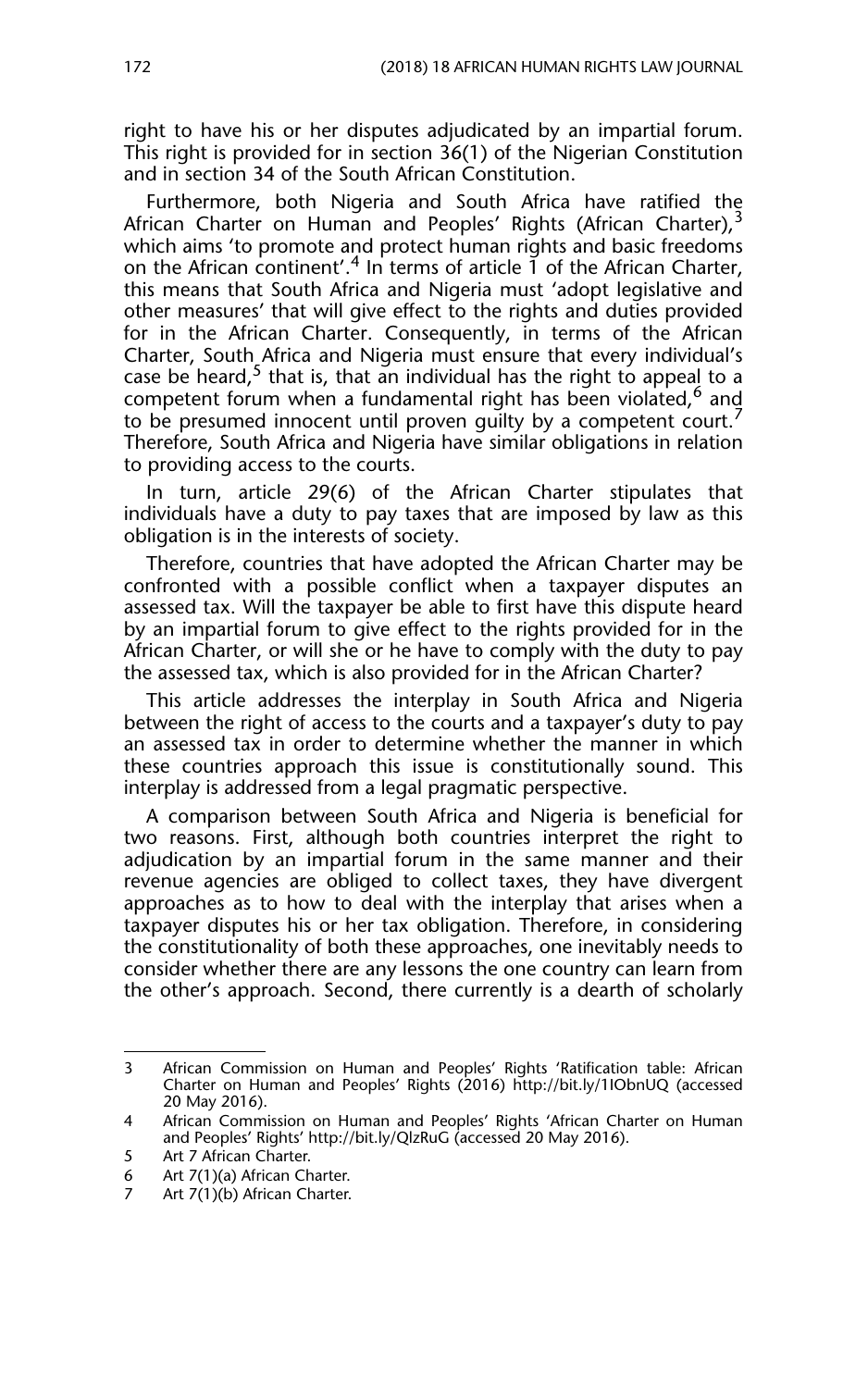work and case law in respect of the Nigerian approach, which may be because the Nigerian approach is not considered to affect taxpayers' rights. Nonetheless, Nigeria's reliance on crude oil as a means of revenue $8$  is declining, and the country has started to rely on other sources of revenue. $9''$  As such, a need for prompt and effective tax collection may result in the current approach requiring a complete overhaul. Comparing the Nigerian approach to that of South Africa thus can assist in indicating whether adopting South Africa's approach would be workable for Nigeria in case of an overhaul. Consequently, it is envisaged that this comparison stimulates debate regarding the way in which Nigeria should in future deal with disputed taxes pending dispute resolution.

The article first considers the right of access to the courts in relation to tax disputes in both South Africa and Nigeria. Thereafter, the South African and Nigerian approaches to such disputes are discussed in order to ascertain whether these approaches pass constitutional muster.

## **2 Right of access to the courts**

## **2.1 South Africa**

Section 34 of the South African Constitution provides:

Everyone has the right to have any dispute that can be resolved by the application of law decided in a fair public hearing before a court or, where appropriate, another independent and impartial tribunal or forum.

In *Bernstein v Bester (Bernstein)*,<sup>10</sup> the Court indicated that the purpose of the right to access the courts is to separate 'the judiciary from the other arms of the state'.<sup>11</sup> As a result of this separation, the legislature is prevented from becoming the judge, and the rule of law is upheld.12 Similarly, in *Chief Lesapo v North West Agricultural Bank* (*Chief Lesapo* (*CC)*),13 the Court acknowledged the link between

<sup>8</sup> JU Madugba et al 'Evaluation of the contribution of oil revenue on economic development in Nigeria' (2016) 8 *International Journal of Economics and Finance* 210. According to these authors, almost 80% of Nigeria's government revenue comprises income earned from the sale of crude oil.

<sup>9</sup> E Uzor 'Enhancing tax collection efficiency and compliance in Nigeria: The role of behavioural economics' 20 March 2017 http://bit.ly/2uAqEZ0 (accessed 31 March 2018).

<sup>10 1996 (2)</sup> SA 751 (CC).

<sup>11</sup> *Bernstein* (n 10 above) para 105.

<sup>12</sup> As above. Even though *Bernstein* dealt with the right of access to the courts in terms of sec 22 of the interim Constitution 200 of 1993, this case remains relevant, as the wording contained in sec 22 of the interim Constitution was similar to the wording contained in sec 34 of the South African Constitution.

<sup>13 1999 (12)</sup> BCLR 1420 (CC) 1429.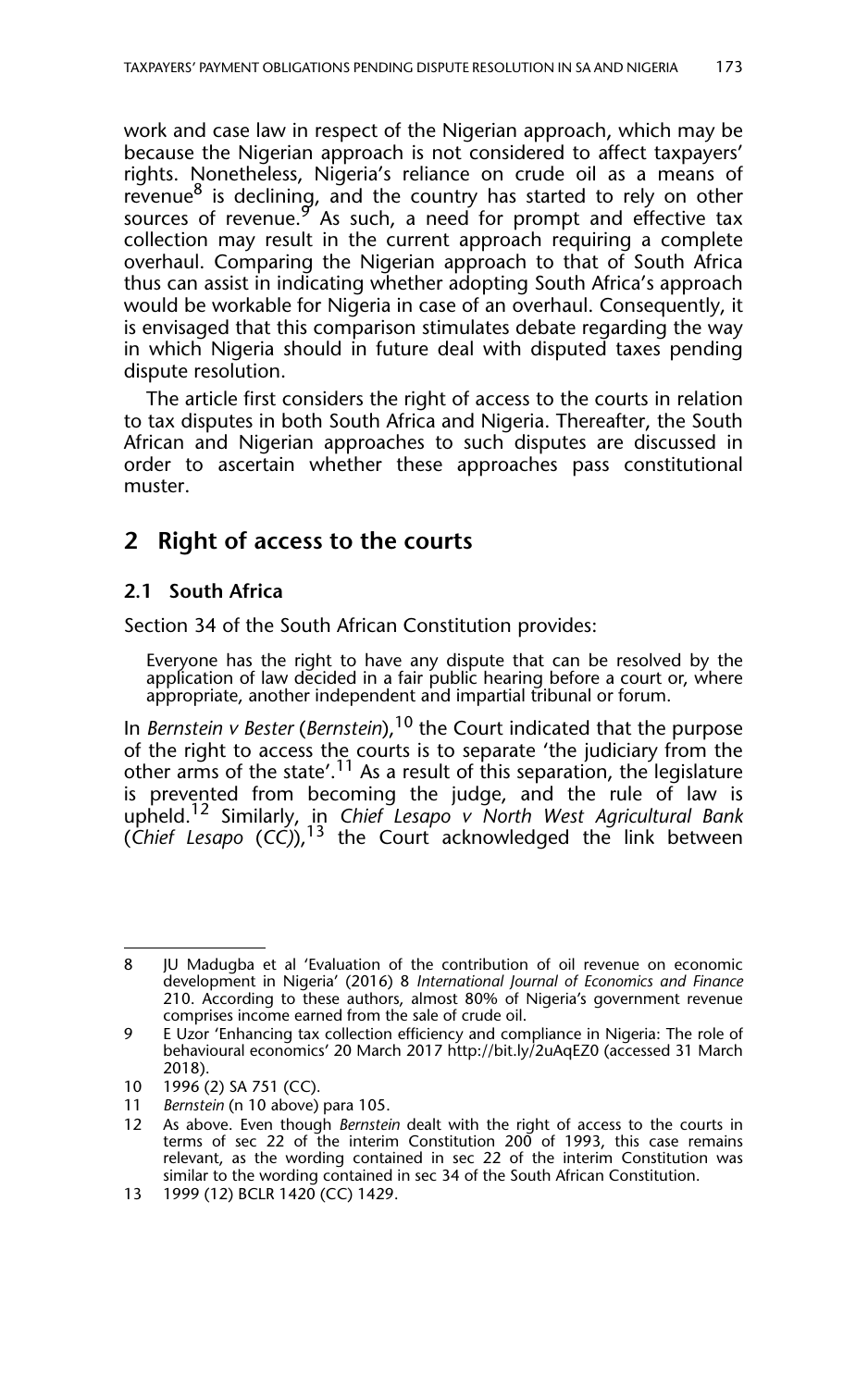section 34 of the South African Constitution and the rule of law.<sup>14</sup> The Court held that the right to access the courts prevents a person from taking the law into his or her own hands, which is inimical to a legal system founded on the rule of law.<sup>15</sup>

In *Chief Lesapo v North West Agricultural Bank* (*Chief Lesapo* (*HC*)),<sup>16</sup> the High Court highlighted another aspect of the right to access the courts. The Court indicated that section 34 of the South African Constitution embodied the *nemo iudex idoneus in propria causa est* rule,<sup>17</sup> which means that 'no one may be a judge in his or her own  $\frac{18}{18}$  Thus, one of the aims of section 34 of the South African Constitution is to prevent a person from being a judge in a matter to which he or she is a party. However, it must be borne in mind that the right to access the courts in South Africa is not absolute and may be limited if the limitation is reasonable and justifiable.<sup>19</sup>

In South Africa a dispute resolution procedure, which is one way of giving effect to the right to access the courts, is available to a taxpayer who is not satisfied with his or her tax liability. If a taxpayer disputes an income tax or a Value-Added Tax (VAT) liability, section 104 of the Tax Administration Act  $(TAA)^{20}$  provides that the taxpayer may object to the assessment. If the South African Revenue Service (SARS) disallows the objection, the taxpayer may lodge an appeal with the Tax Court<sup>21</sup> or, if the amount in dispute is less than  $\overline{R1}$  million and both the taxpayer and a senior SARS official agree thereto, the matter may be heard by the Tax Board.<sup>22</sup> If a taxpayer still is dissatisfied after

- 15 *Chief Lesapo* (n 13 above) para 11.
- 16 [1999] JOL 5319 (B).
- 17 *Chief Lesapo* (n 13 above) para 13.
- 18 Y Burns & M Beukes *Administrative law under the 1996 Constitution* (2003) 197.
- 19 Sec 36(1) of the South African Constitution indicates that in establishing whether a limitation is reasonable and justifiable, the following factors must be considered: '(a) the nature of the right; (b) the importance of the purpose of the limitation; (c) the nature and extent of the limitation; (d) the relation between the limitation and its purpose; and (e) less restrictive means to achieve the purpose'.
- 20 Act 28 of 2011.
- 21 Sec 116 TAA.
- 22 Sec 109(1) TAA. Sec 109(1) of the TAA provides that an appeal may be heard by the Tax Board if the amount of tax in dispute does not exceed the amount determined by the Minister of Finance. In terms of GN 1196 in *Government Gazette* 39490 (17 December 2015), from 1 January 2016 the amount is R1 million. For a discussion relating to the dispute-resolution procedures pertaining to customs duty, see SARS 'Customs external guide overview of customs procedures' 28 March 2013; T Colesky & R Franzsen 'The adjudication of customs tariff classification disputes in South Africa: Lessons from Australia and Canada' (2015) 48 *Comparative and International Law Journal of Southern Africa* 259-264.

<sup>14</sup> The rule of law entails that conduct must be in line with 'pre-announced, clear and general rules'. See in this regard AV Dicey *Introduction to the study of the law of the constitution* (1959) 193; *Fedsure Life Assurance Ltd v Greater Johannesburg Transitional Metropolitan Council* 1998 (12) BCLR 1458 (CC) 1482; *Dawood v Minister of Home Affairs; Shalabi v Minister of Home Affairs; Thomas v Minister of Home Affairs* 2000 (5) BCLR 837 (CC) 842; *Pharmaceutical Manufacturers Association of SA: In re ex parte President of the RSA* 2000 (2) SA 674 (CC) paras 19- 20; *Affordable Medicines Trust v Minister of Health of the RSA* 2005 (6) BCLR 529 (CC) para 108; B Bekink *Principles of South African constitutional law* (2012) 62.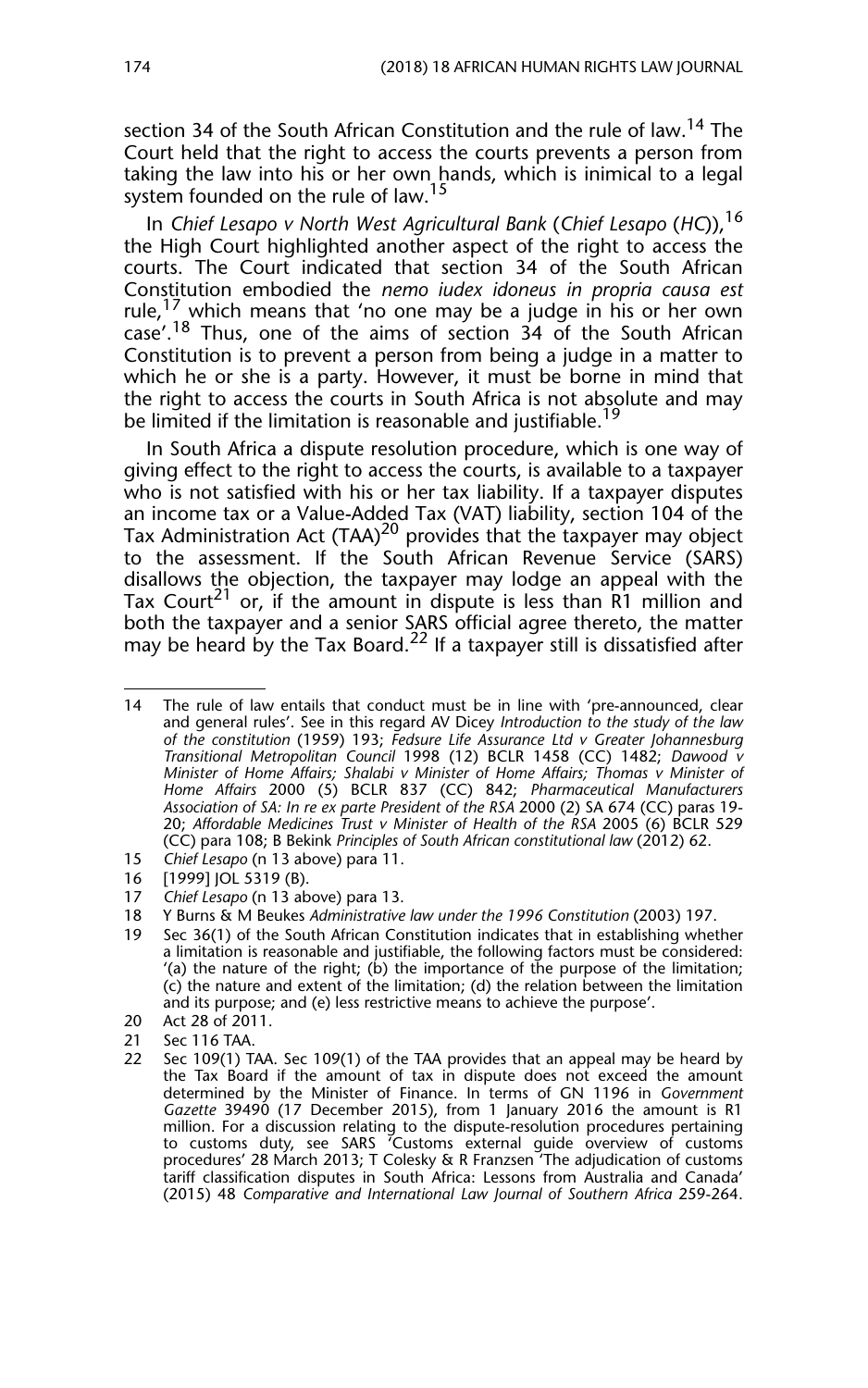these forums have heard the appeal, the taxpayer may lodge an appeal with the High Court of South Africa.<sup>23</sup> Further recourse may be sought from the Supreme Court of Appeal<sup>24</sup> and the Constitutional Court.<sup>25</sup>

## **2.2 Nigeria**

Section 36(1) of the Nigerian Constitution provides that 'a person shall be entitled to a fair hearing within a reasonable time by a court or other tribunal established by law and constituted in such manner as to secure its independence and impartiality'.

This right encapsulates two rules of natural justice, namely, *audi alteram partem*, meaning to 'hear the other side',26 and the *nemo iudex* rule.27 However, section 36(2) of the Nigerian Constitution qualifies this right by providing that a law will not be invalid merely because the government is empowered to make administrative decisions that affect the rights and obligations of a person. Such a law would still be valid if the person who is to be affected by the decision has the opportunity to make representations before the decision is made<sup>28</sup> and if the decision is not regarded as being final and conclusive.<sup>29</sup>

The Nigerian Constitution also provides avenues for dispute resolution by impartial forums.<sup>30</sup> The forums relevant to federal tax

26 Y Burns *Administrative law* (2013) 352.

- 28 Sec 36(2)(a) Nigerian Constitution.
- 29 Sec 36(2)(b) Nigerian Constitution.<br>30 Sec 69(1) of the Companies Income

See C Fritz 'An appraisal of selected tax enforcement powers of the South African Revenue Service in the South African constitutional context' unpublished LLD thesis, University of Pretoria, 2017 179-187, where South Africa's approach to the payment obligation pending dispute resolution in relation to customs duty is discussed.

<sup>23</sup> In terms of sec 169(1) of the South African Constitution, the High Courts of South Africa may hear any constitutional matter if it is not heard by the Constitutional Court directly or falls within the jurisdiction of a court that has a status similar to a High Court.

<sup>24</sup> In terms of sec 168(3)(a) of the South African Constitution, the Supreme Court of Appeal may decide appeals emanating from the High Court of South Africa or a court with a similar status, except labour or competition law matters.

<sup>25</sup> Sec 167(3) of the South African Constitution stipulates that the South African Constitutional Court is the highest court in South Africa.

<sup>27</sup> *Awazurike v Attorney-General of the Federation* [2009] ALL FWLR (Pt. 489) 549 553; *Olufeagba v Abdur-Raheem* [2010] ALL FWLR (Pt. 512) 1033 1042.

Sec 69(1) of the Companies Income Tax Act Cap C21 LFN, 2004 and sec 66 of the Personal Income Tax Act 104 of 1993 provide for a taxpayer to first lodge an objection against an assessment before commencing with appeal proceedings. However, in terms of secs 2, 25 and 68 of the Federal Inland Revenue Service (Establishment) Act 2007 (FIRSEA), the tax-resolution proceedings should be conducted in accordance with the provisions of the FIRSEA. The FIRSEA does not provide for an aggrieved taxpayer to lodge an objection with the FIRS. A Elebiju 'Tax litigation: Paradigm shift on notice of refusal to amend assessment (NORA)' *This Day Lawyer* 6 September 2011 6 submits that procedures (in this instance the objection procedure) that existed prior to the enactment of the FIRSEA should still be available, on condition that this is not inconsistent with the FIRSEA.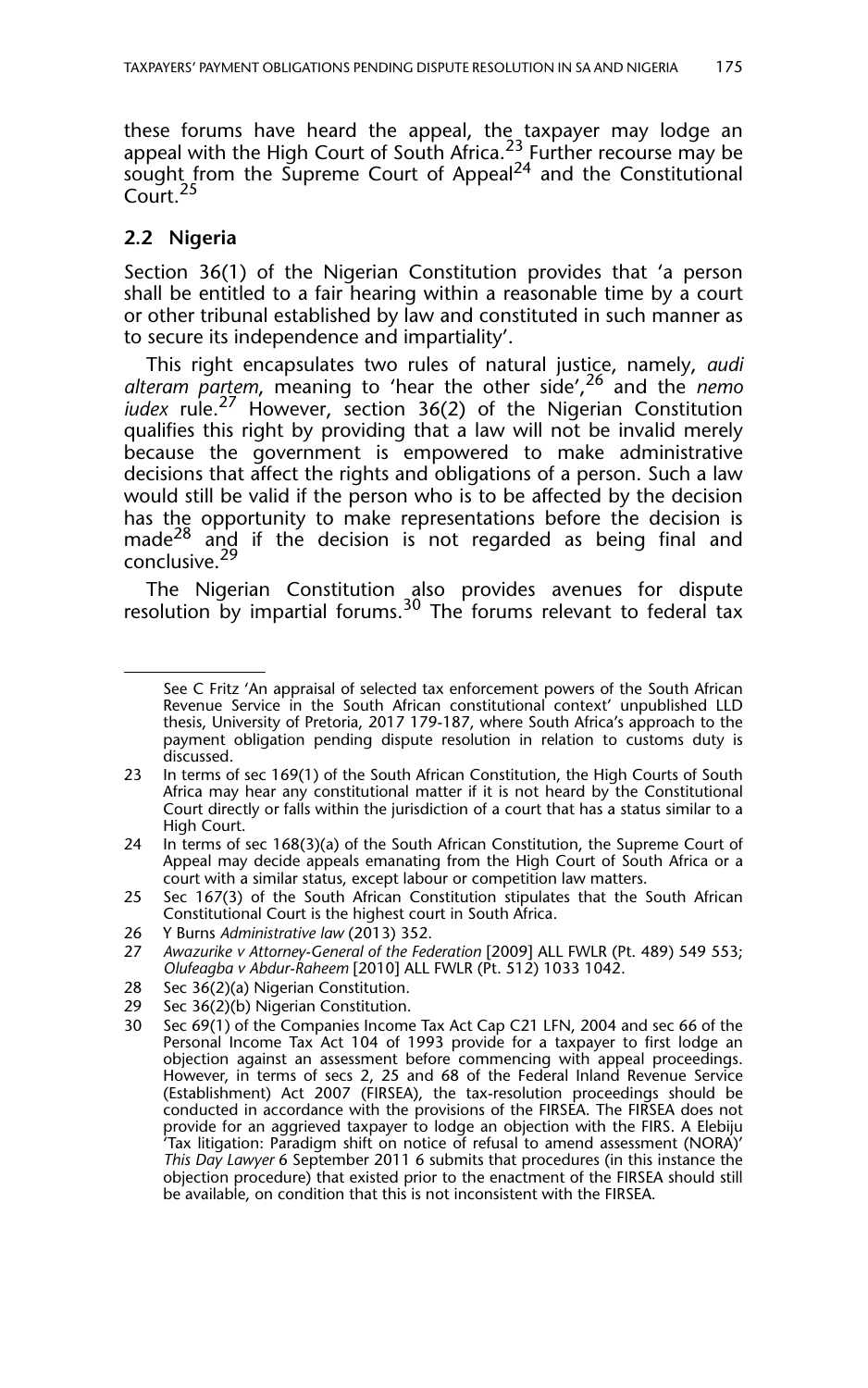disputes are the Supreme Court of Nigeria; $31$  the Court of Appeal; $32$ the Federal High Court;  $33$  and the Tax Appeal Tribunal (TAT).  $3\frac{1}{2}$ 

## **3 Approaches to a payment obligation pending dispute resolution**

## **3.1 South Africa**

## **3.1.1 Relevant provisions**

Section 164(1) of the TAA provides as follows:

Unless a senior SARS official otherwise directs in terms of subsection (3) –

- (a) the obligation to pay tax; and
- (b) the right of SARS to receive and recover tax will not be suspended by an objection or appeal or pending the decision of a court of law pursuant to an appeal under section 133.

Section 164(1) stipulates that a taxpayer needs to 'pay now, argue later'. If the 'pay now, argue later' rule did not exist, there would be an incentive for a taxpayer to dispute a tax obligation. This could lead to frivolous objections that may cause SARS and the South African government to experience dire financial constraints.35 In *Capstone*

<sup>31</sup> This Court is established in terms of sec 230(1) of the Nigerian Constitution. Sec 233 of the Nigerian Constitution provides that the Supreme Court of Nigeria has jurisdiction to hear matters pertaining to the federation and states, or between states, and matters that are specifically provided for in terms of legislation (which matters fall within the original jurisdiction of this Court). J Sokefun & NC Njoku 'The court system in Nigeria: Jurisdiction and appeals' (2016) 2 *International Journal of Business and Applied Social Science* 5 state that the Supreme Court of Nigeria, the highest court, is the court of last resort in Nigeria.

<sup>32</sup> This Court is established in terms of sec 237(1) of the Nigerian Constitution. In terms of secs 239(1) and 240 of the Nigerian Constitution, the Court of Appeal has jurisdiction to hear matters relating to the validity of presidential elections and to determine appeals from courts below it.

<sup>33</sup> The Federal High Court is established in terms of sec 249(1) of the Nigerian Constitution. In terms of sec 251(1) of the Nigerian Constitution, this Court has jurisdiction over matters relating to, amongst others, national revenue and the taxation of companies.

<sup>34</sup> The TAT is established in terms of sec 59(1), read with para 13(1) of the Fifth Schedule to the FIRSEA. In terms of the First Schedule to the FIRSEA, the TAT has jurisdiction to consider disputes pertaining to company income tax, personal income tax, petroleum income tax, capital gains tax and VAT. See AJA Achor 'Tax dispute resolution in Nigeria: A storm in a teacup' (2014) 29 *Journal of Law, Policy and Globalisation* 150 for a discussion regarding the overlapping jurisdiction of the TAT and the Federal High Court. See A Aniyie 'Taxpayers' rights in Nigeria' unpublished MPhil dissertation, University of Pretoria, 2015 55-56 for a brief discussion of the setup and structure of the TAT.

<sup>35</sup> *Metcash Trading Ltd v Commissioner for the South African Revenue Service* 2000 (2) SA 232 (W) 243 (*Metcash Trading*).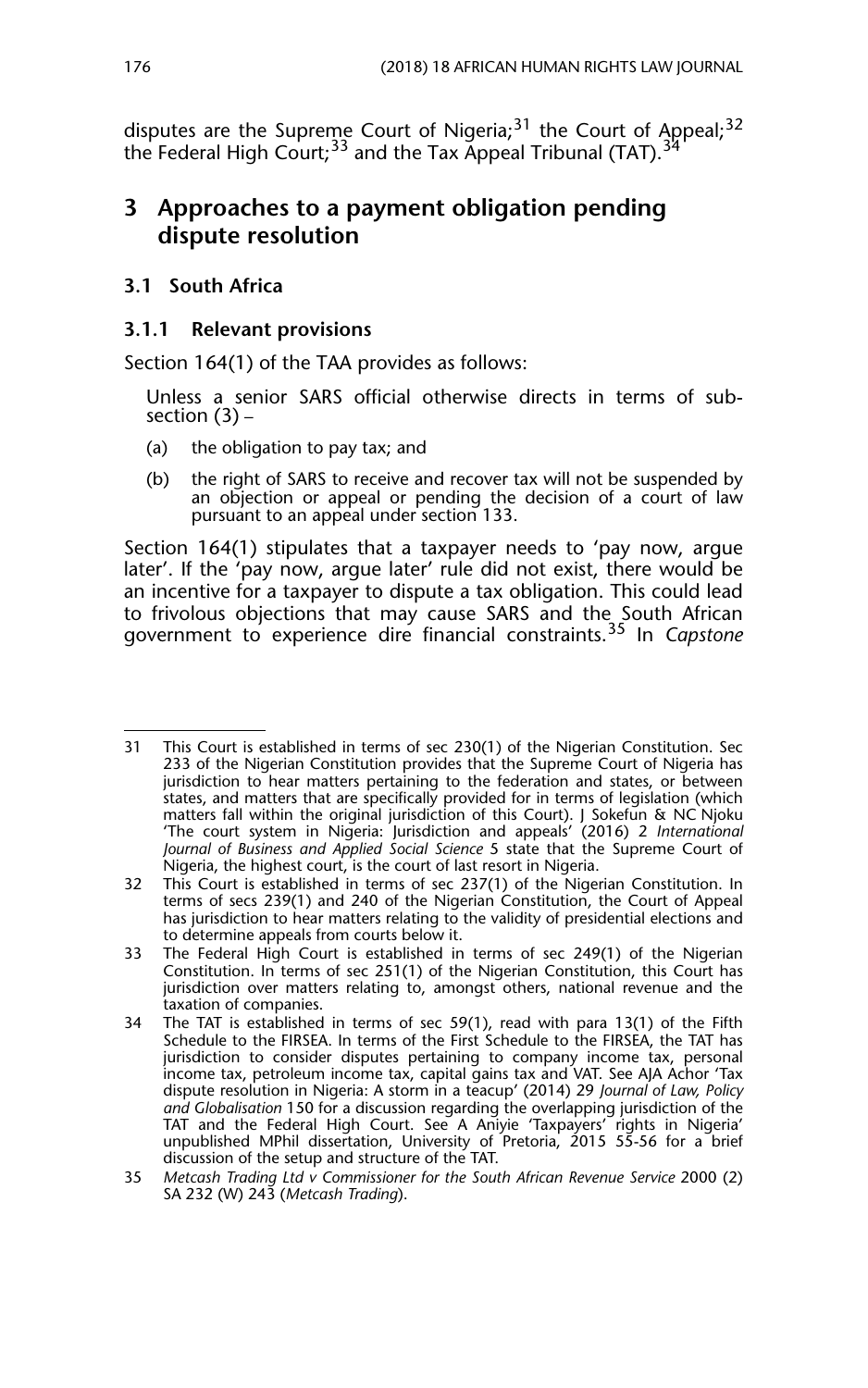*556 (Pty) Ltd v Commissioner for SARS* (*Capstone*),36 the Court encapsulated the rationale of this rule as follows:

The considerations underpinning the 'pay now, argue later' concept include the public interest in obtaining full and speedy settlement of tax debts and the need to limit the ability of recalcitrant taxpayers to use objection and appeal procedures strategically to defer payment of their taxes.

It should be noted that the 'pay now, argue later' rule in itself does not have a significant bearing on taxpayers' rights as they simply may decide not to pay the disputed tax until the dispute has been resolved. Rather, it is the effect of this rule that has a substantial impact. First, the fact that the payment obligation is not suspended means that interest, currently at 10,5 per cent per annum,  $37$  will accrue on the outstanding tax from the date the tax was payable,  $38$ either until the dispute is resolved in favour of the taxpayer or the taxpayer pays the assessed tax.<sup>39</sup>

Second, SARS may enforce the collection of taxes. Thus, if the taxpayer elects not to pay the tax which is subject to dispute resolution, the so-called 'statement procedure' may be resolution, the so-called 'statement procedure' may be implemented.<sup>40</sup> In terms of this procedure SARS may file a statement, indicating the outstanding tax as well as any interest and/or penalty payable, with the clerk or registrar of a competent court. The filing of the statement has the effect of a civil judgment, which enables SARS to obtain a writ to attach and sell the property of the taxpayer.<sup>41</sup> An alternative enforcement action at the disposal of SARS is to appoint a third party on behalf of the taxpayer. The third party will then be required to make payment of the taxes from money held by the third party on behalf of the taxpayer or due to the taxpayer.<sup>42</sup>

However, a taxpayer may request a suspension of a payment obligation if he or she intends to lodge an objection to or an appeal against an assessment.<sup>43</sup> In terms of section  $164(3)$  of the TAA, the senior SARS official must then consider the following factors when exercising this discretion to suspend or not to suspend:

(a) whether the recovery of the disputed tax will be in jeopardy or there will be a risk of dissipation of assets;

<sup>36 [2011]</sup> ZAWCHC 297 para 9.

<sup>37</sup> SARS 'Table 1 interest rates in respect of the various Acts administered by SARS' June 2016 http://bit.ly/1RLuT58 (accessed 30 March 2017).

<sup>38</sup> B Croome & L Olivier *Tax administration* (2015) 371.

<sup>39</sup> The accrual of interest will be subject to the *in duplum* rule. As stated in *Union Government v Jordaan's Executors* 1916 TPD 411 413, this rule prohibits interest from accruing 'after the amount is equivalent to the amount of the capital'. Consequently, the interest on the outstanding tax will accrue only until it is equal to the amount of tax disputed.

<sup>40</sup> See in this regard sec 172 of the TAA.

<sup>41</sup> *Capstone* (n 36 above) para 37.

<sup>42</sup> This power is provided for in sec 179 of the TAA.

<sup>43</sup> Sec 164(2) TAA.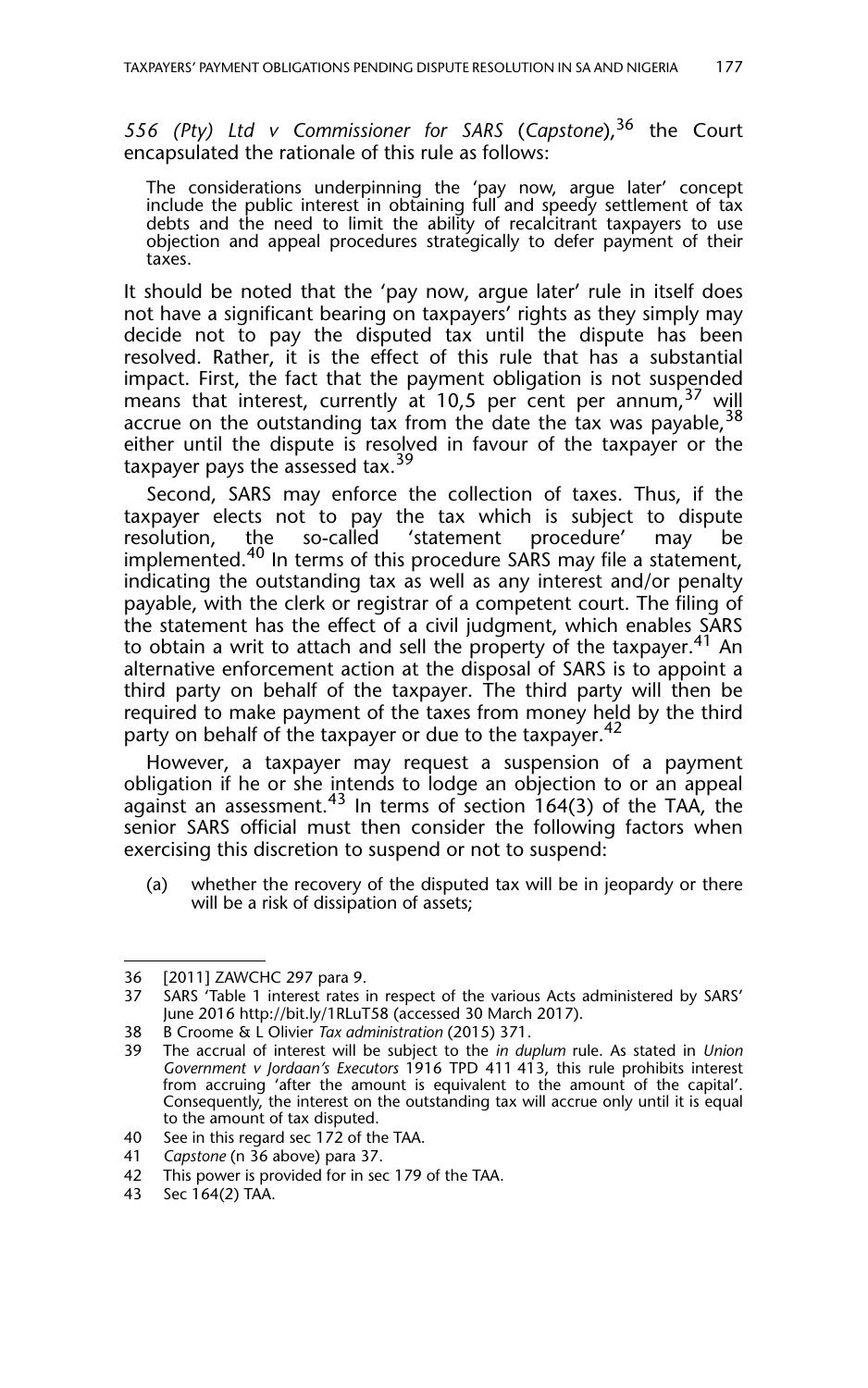- (b) the compliance history of the taxpayer with SARS;
- (c) whether fraud is *prima facie* involved in the origin of the dispute;
- (d) whether payment will result in irreparable hardship to the taxpayer not justified by the prejudice to SARS or the fiscus if the disputed tax is not paid or recovered; or
- (e) whether the taxpayer has tendered adequate security for the payment of the disputed tax and accepting it is in the interest of SARS or the fiscus.

Some factors contained in section 164(3) of the TAA require further scrutiny. In relation to the first factor the TAA does not specifically indicate when recovery of tax will be in jeopardy. Nonetheless, the Short Guide to the Tax Administration Act, 2011 provides some guidance in this regard. According to the Guide, the recovery of tax will be in jeopardy when there is some risk that the tax may be lost if collection thereof is delayed.<sup>44</sup>

The inclusion of the words *prima facie* in relation to the factor dealing with fraud is of some concern. A taxpayer will not yet have had the opportunity to defend herself or himself against the allegation of fraud.<sup>45</sup> Furthermore, an adverse finding by SARS based on whether fraud was *prima facie* involved conflicts with section 35(3)(h) of the South African Constitution, which provides that an accused person has the right to be presumed innocent until proven quilty.<sup>46</sup>

The factor relating to irreparable hardship, in essence, appears to be subjective in nature. Also, this factor does not simply consider the taxpayer's hardship, but rather weighs it up against the interests of SARS and the fiscus.<sup>47</sup> It is impossible to understand how SARS can act in an objective manner when weighing the taxpayer's hardship against its own interests. This proposal is also in conflict with the *nemo*

<sup>44</sup> SARS 'Short guide to the Tax Administration Act, 2011 (28 of 2011)' 5 June 2013 36. This guide deals with jeopardy in terms of jeopardy assessments as envisaged in sec 94 of the TAA. In terms of this section SARS may make a jeopardy assessment before a return is due if the commissioner is satisfied that it is necessary to secure the collection of tax which would otherwise be in jeopardy. An example of when a jeopardy assessment would be appropriate is when a taxpayer is on the brink of leaving South Africa without paying her or his outstanding taxes. See also T Solomon '"Pay now argue later" – Recent amendments to section 164 of the Tax Administration Act no 28 of 2011' 22 April 2015 *Tax ENSight* http:// bit.ly/1OdGCes (accessed 9 November 2016).

<sup>45</sup> L Rood 'Pay now, argue later' *Finweek* 13 August 2009 44. Although Rood's concern relates to the repealed sec 88 of the Income Tax Act 58 of 1962 and sec 36 of the Value-Added Tax Act 89 of 1991 (VAT Act), it is submitted that this concern also relates to the current similar provision of the TAA.

<sup>46</sup> It is submitted that other instances where an adverse finding is made based on an allegation of a crime being committed, the matter must be considered by an impartial party. Eg, when a judge or magistrate considers a bail application, sec 60(5) of the Criminal Procedure Act 59 of 1977 allows an impartial presiding officer to consider the crime that has allegedly been committed.

<sup>47</sup> H Louw 'Changes to the criteria considered by SARS when suspending payment of tax' 30 January 2015 https://www.cliffedekkerhofmeyr.com/en/news/publications/ 2015/tax/30-january-changes-to-criteria-considered-by-sars-when-suspendingpayment-of-tax.html (accessed 30 June 2018).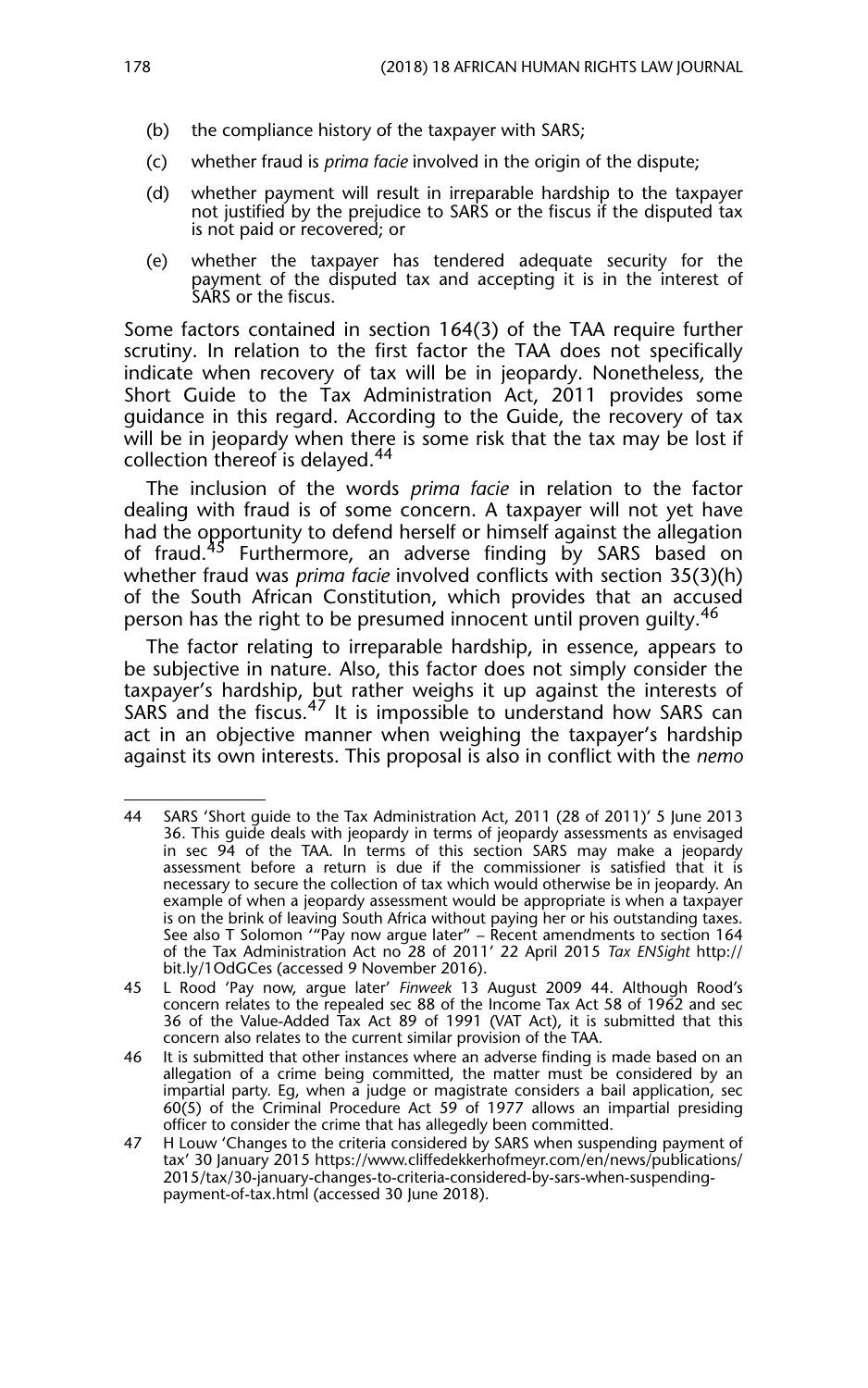*iudex* rule. Therefore, the fact that SARS has to exercise its discretion in taking its own interests into consideration infringes on a taxpayer's right of access to the courts.

Further, as regards this factor, Williams questions whether financial hardship<sup>48</sup> can ever be considered to be irreparable, as it could be remedied by an award of damages.<sup>49</sup> However, an award of damages may not remedy the situation where a taxpayer is rendered insolvent or liquidated and a court only thereafter finds in favour of the taxpayer.<sup>50</sup>

Also, Du Plessis and Dachs point to a 'catch-22'<sup>51</sup> situation relating to whether irreparable financial hardship is present. If the taxpayer argues that the payment of tax would not result in irreparable financial hardship, SARS in all likelihood would not suspend the payment of tax. Conversely, if the taxpayer argues that the payment of tax pending an objection or appeal would lead to irreparable financial hardship, SARS might be concerned that the taxpayer would not be able to pay the tax at a later stage and, accordingly, decide not to suspend the payment of the assessed tax.<sup>52</sup>

With regard to the last factor listed in section 164(3) of the TAA, namely, the taxpayer's ability to furnish security, the question might arise as to when it would be more beneficial to accept security over the payment of assessed taxes. If SARS rejects the request to suspend the payment obligation, this does not automatically mean that it would receive the outstanding disputed tax as it might need to use its enforcement powers to obtain such tax. Consequently, SARS needs to weigh up the certainty of furnished security against the probability that it might need to enforce collection of the outstanding tax.

Furthermore, section 164(6) provides:

During the period commencing on the day that –

(a) SARS receives a request for suspension under subsection (2); or

<sup>48</sup> Before 20 January 2015, this factor was concerned with 'financial hardship'. However, sec 5 of the Tax Administration Laws Amendment Act 44 of 2014 amended this factor to refer only to 'hardship'. Solomon (n 44 above) understands this to mean that the legislature recognises that a taxpayer may suffer hardship in relation to the 'pay now, argue later' rule that is not financial in nature. However, it is difficult to offer an example that does not indirectly relate to a financial aspect. It may be that the legislature meant that the hardship does not need to be directly related to a person's finances.

<sup>49</sup> RC Williams 'Unresolved aspects of the "pay now, argue later" rule' *Synopsis* January 2012 6.

<sup>50</sup> C Keulder '"Pay now, argue later" rule – Before and after the Tax Administration Act' (2013) 16 *Potchefstroom Electronic Law Journal* 144.

<sup>51</sup> *Collins dictionary* http://bit.ly/1dpX2zH (accessed 9 November 2016) defines the phrase 'catch-22' as 'a situation in which any move that a person can make will lead to trouble'.

<sup>52</sup> B du Plessis & P Dachs 'Pay now argue later' 23 July 2014 *Tax ENSight* http:// bit.ly/1FB3OZW (accessed 3 June 2015).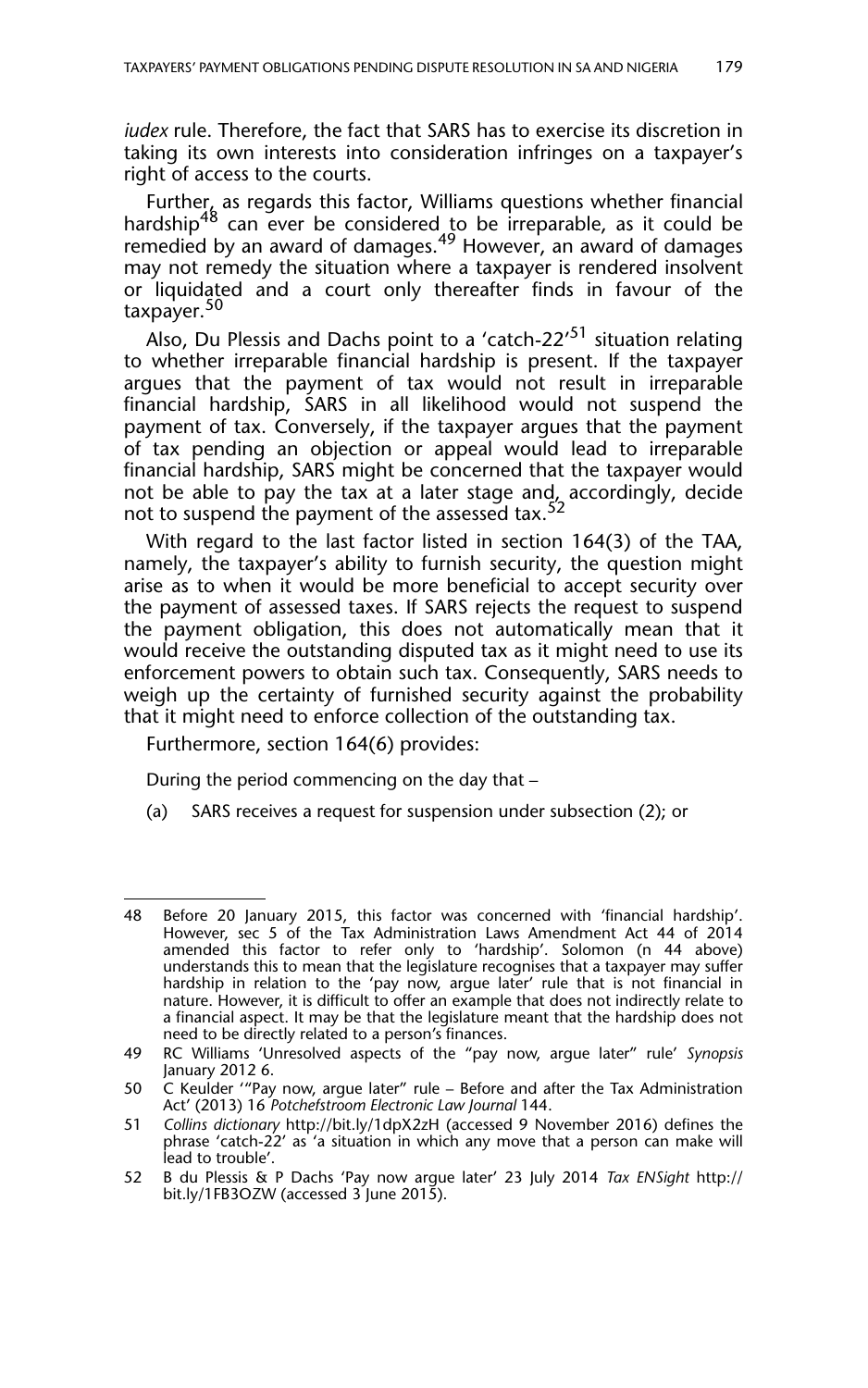(b) a suspension is revoked under subsection (5), and ending 10 business days after notice of SARS' decision or revocation has been issued to the taxpayer, no recovery proceedings may be taken unless SARS has a reasonable belief that there is a risk of dissipation of assets by the person concerned.

The effect of this section is that there is an automatic suspension of a taxpayer's payment obligation if SARS fails to deliver its decision as to whether the obligation has been suspended or not. Nevertheless, SARS is allowed to continue with the collection procedures in the absence of delivering its decision if it has a reasonable belief that the taxpayer may alienate assets.

Section 164(6) of the TAA provides a taxpayer with a degree of certainty, as she or he is guaranteed that SARS will not continue with any collection steps during the time that the collection of tax is stayed, unless SARS believes that the taxpayer may alienate assets. As a result, SARS will do its utmost to reach a decision as soon as possible regarding the request for suspension of the obligation to pay taxes pending dispute resolution in order to ensure that it is able to continue collecting taxes swiftly. This situation provides an incentive for SARS to reach a quick decision or to provide reasons why it believes the taxpayer may alienate assets. However, this need for haste may result in senior SARS officials not taking into account all relevant considerations in determining whether payment pending an objection or an appeal may be suspended. If this indeed is the case, taxpayers would have to take the decision on review in order to have it reevaluated<sup>53</sup> which, in turn, may have severe financial and time implications for the taxpayer.

Furthermore, in terms of section 256(3)(a) of the TAA, SARS may provide a tax clearance certificate only if the taxpayer does not have an outstanding tax debt, unless the tax debt is subject to an instalment payment agreement,<sup>54</sup> has been compromised<sup>55</sup> or has been suspended in terms of section 164 of the TAA. Thus, if SARS fails to deliver a decision in relation to the suspension request, a tax clearance certificate cannot be issued. It should be noted that this certificate is essential, as businesses frequently require it in tender processes or before a particular service can be rendered.<sup>56</sup>

In the case of either a senior SARS official rejecting the request for suspension or the taxpayer not requesting such a suspension and proceeding to pay the outstanding tax pending dispute resolution, the amount in excess plus interest must be refunded to the taxpayer if the matter is later adjudicated in favour of the taxpayer.<sup>57</sup> The

<sup>53</sup> In terms of sec 6(2)(e)(iii) of the Promotion of Administrative Justice Act 3 of 2000, this will constitute a ground for judicial review.

<sup>54</sup> In terms of sec 167 of the TAA.

<sup>55</sup> In terms of sec 204 of the TAA.

<sup>56</sup> Aucamp Scholtz Lubbe Chartered Accountants 'Tax clearance certificates' 5 June 2013 http://bit.ly/2vk5Znu (accessed 14 July 2017).

<sup>57</sup> Sec 164(7) of the TAA.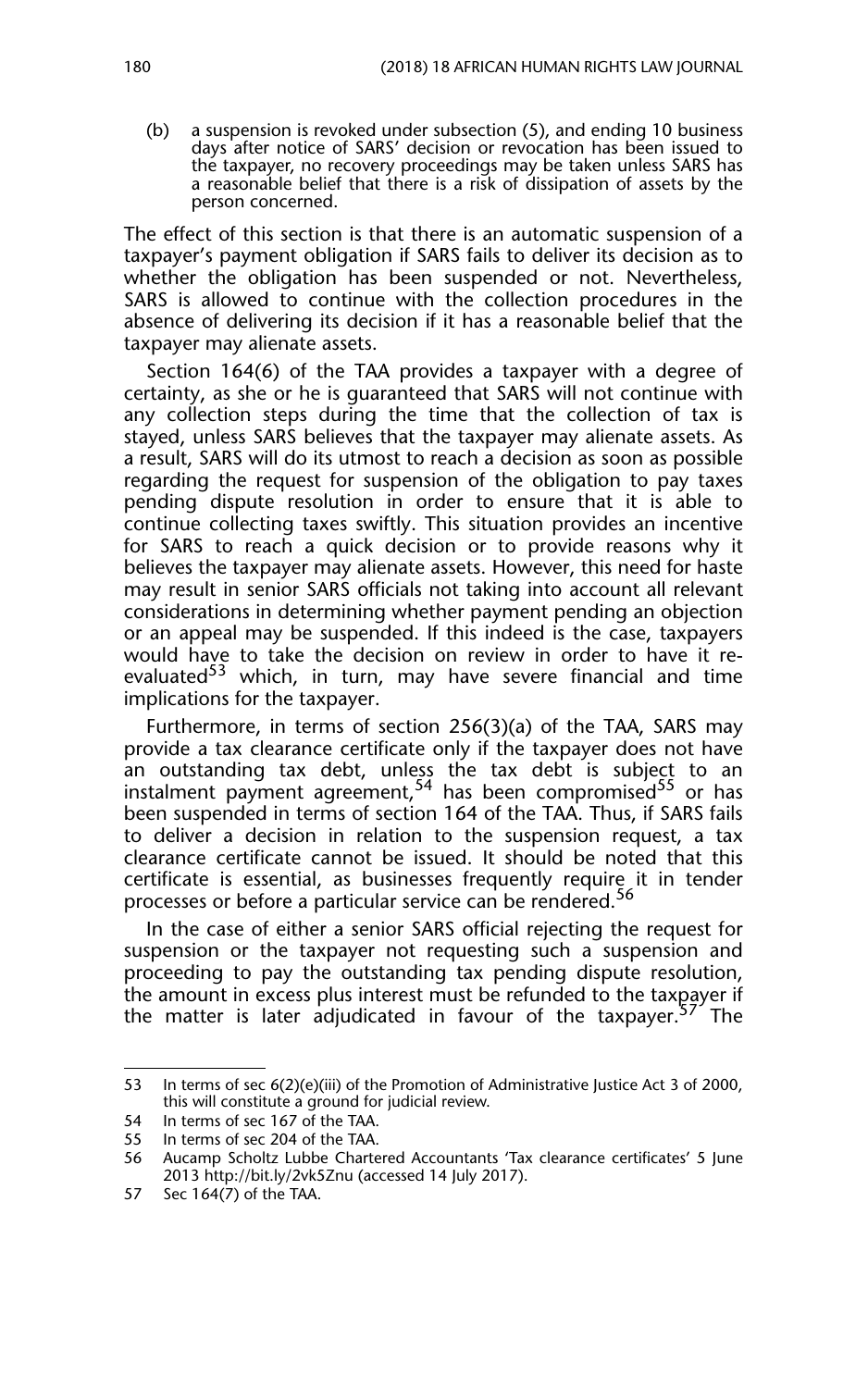interest, calculated at 9,75 per cent per year,  $58$  accrues from the date on which the payment was received until the refund is made.<sup>59</sup> This amount appears to compare negatively with the interest rate applicable to other debts, which is currently 10,5 per cent per year.  $60$ However, interest in relation to other debts is calculated from the date a demand for payment is made or a summons issued, whichever occurs first.<sup>61</sup> Consequently, interest in relation to a repayment by SARS could accrue before interest in relation to other debt would start to accrue. Nonetheless, in some instances the payment of interest to a taxpayer may not be enough to prevent the taxpayer from experiencing financial ruin.<sup>62</sup>

#### **3.1.2 Constitutional considerations relating to the South African approach**

The case of *Metcash Trading Ltd v Commissioner for the South African Revenue Service and the Minister of Finance* (*Metcash Trading (HC)*) 63 challenged the constitutionality of the 'pay now, argue later' rule contained in section 36 of the VAT Act on the grounds that it violated the taxpayer's right of access to the courts.<sup>64</sup> Although this provision (section 36) has been repealed and replaced by section 164 of the TAA, it remains essential to consider this case, as the provisions contained in the erstwhile section resemble the current provisions.<sup>65</sup> As such, *Metcash Trading (HC)* and its subsequent appeal to the

<sup>58</sup> SARS (n 37 above).<br>59 Sec 164(7) TAA. Se

Sec 164(7) TAA. Sec 164(7) provides that this interest is calculated in terms of sec 187(1) of the TAA. Sec 187(1), in turn, refers to secs 188 and 189 of the TAA to calculate the interest. However, the relevant subsection has not yet come into operation and is awaiting proclamation by the President (GN 51 in *Government Gazette* 35687 14 September 2012). As the relevant provisions of the TAA relating to interest have not yet come into operation, the accrual of interest must be regulated in terms of the specific tax Act.

<sup>60</sup> Sec 1 of the Prescribed Rate of Interest Act. GN 461 in *Government Gazette* 39743 22 April 2016 provides that the prescribed rate of interest from 1 May 2016 is 10,5% per annum.

<sup>61</sup> Sec 2A(2)(a) of the Prescribed Rate of Interest Act 55 of 1975.

<sup>62</sup> South African Institute for Chartered Accountants 'Taxpayers may be at risk with new "pay now, argue later" rule' 15 February 2011 http://bit.ly/1Ik6BxF (accessed 21 April 2016).

<sup>63 2000 (2)</sup> SA 232 (W). For a discussion of *Metcash Trading* (n 35 above), see L Olivier 'Tax collection and the Bill of Rights' (2001) 1 *Journal of South African Law* 194; J Silke 'Taxpayers and the Constitution: A battle already lost' (2002) 17 *Acta Juridica* 310; Croome & Olivier (n 38 above) 372; Keulder (n 50 above) 135-136.

<sup>64</sup> *Metcash Trading* (n 35 above) 237. Initially, the taxpayer also considered this rule to violate his right to property as envisaged in sec 25(1) of the South African Constitution. However, he did not pursue the argument regarding the possible infringement of sec 25(1) of the Constitution further. See C Fritz (n  $\tilde{Z}$ 2 above) 160 where it is indicated why a constitutional attack based on the right to property would have been unsuccessful.

<sup>65</sup> See Keulder (n 50 above) 148 where the differences regarding the provisions in the repealed VAT Act and the provisions in the TAA are indicated.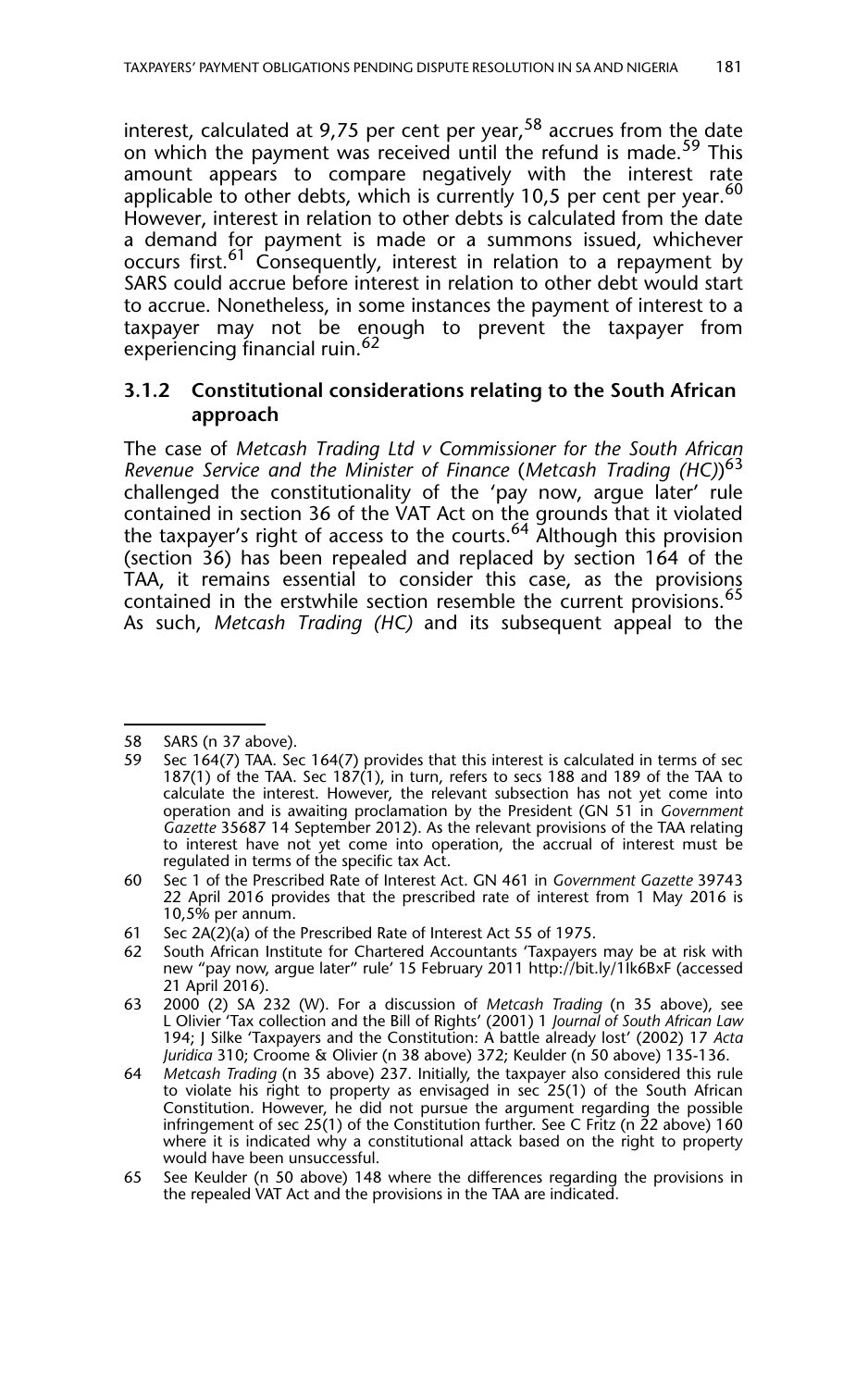Constitutional Court (*Metcash Trading (CC)*) 66 provide valuable insight into the constitutionality of the 'pay now, argue later' rule.

In *Metcash Trading (HC)*, Snyders J held that the 'pay now, argue later' rule violated a taxpayer's right to access the courts, as SARS acts as a substitute for the court by determining every component of the vendor's liability and the enforcement thereof.<sup>67</sup> The Court also held that '[t]he prospect that an eventual successful appeal might reverse the situation is no answer to the actual infringement which endures until then'.<sup>68</sup> The Court rejected the commissioner's argument that the limitation placed on a taxpayer's right of access is reasonable and justifiable,<sup>69</sup> and held that the limitation on a person's right of access to the courts was extensive and, although it may only be temporary in nature, that the effect thereof can be permanent.<sup>70</sup> Accordingly, the limitation was held to be unreasonable and unjustifiable. The High Court referred the matter to the Constitutional Court to confirm its declaration of invalidity. $\frac{71}{1}$ 

In *Metcash Trading (CC)*, the Minister of Finance and the commissioner contended that the limitation imposed by the 'pay now, argue later' rule was not unreasonable and unjustifiable as a taxpayer has several opportunities for a 'hearing' with regard to the  $\arccos$  ment.<sup>72</sup> Metcash considered this to be insufficient as the taxpayer would still be required to pay <u>b</u>efore she or he could avail herself or himself of these opportunities.<sup>73</sup> Moreover, Metcash was of the view that there were less invasive means available to effect a speedy collection of taxes,  $74$  such as the furnishing of security and higher interest rates.<sup>75</sup>

The Constitutional Court held that the 'pay now, argue later' rule had two objectives, namely, to ensure that the payment obligation pertaining to a disputed tax was not delayed while a taxpayer pursued remedies in this regard; and to provide that the required refunds would be made at a later stage.<sup>76</sup> The Court concluded that the 'pay

<sup>66</sup> *Metcash Trading Ltd v Commissioner for the South African Revenue Service and the Minister of Finance* 2001 (1) SA 1109 (CC).

<sup>67</sup> *Metcash Trading* (n 35 above) 242.

<sup>68</sup> As above.

<sup>69</sup> *Metcash Trading* (n 35 above) 243.

<sup>70</sup> *Metcash Trading* 244.

<sup>71</sup> *Metcash Trading* 246.

<sup>72</sup> *Metcash Trading* (n 66 above) 1118. According to the Minister and the commissioner, these opportunities are objecting to the assessment; requesting an extension to pay, and, if this request is refused, taking the matter on review; as well as appealing to the Tax Court. See Keulder (n 50 above) 137-138 for a discussion of the Constitutional Court decision.

<sup>73</sup> *Metcash Trading* (n 66 above) 1119.

<sup>74</sup> As above.

<sup>75</sup> *Metcash Trading* (n 35 above) 244.

<sup>76</sup> *Metcash Trading* (n 66 above) 1130.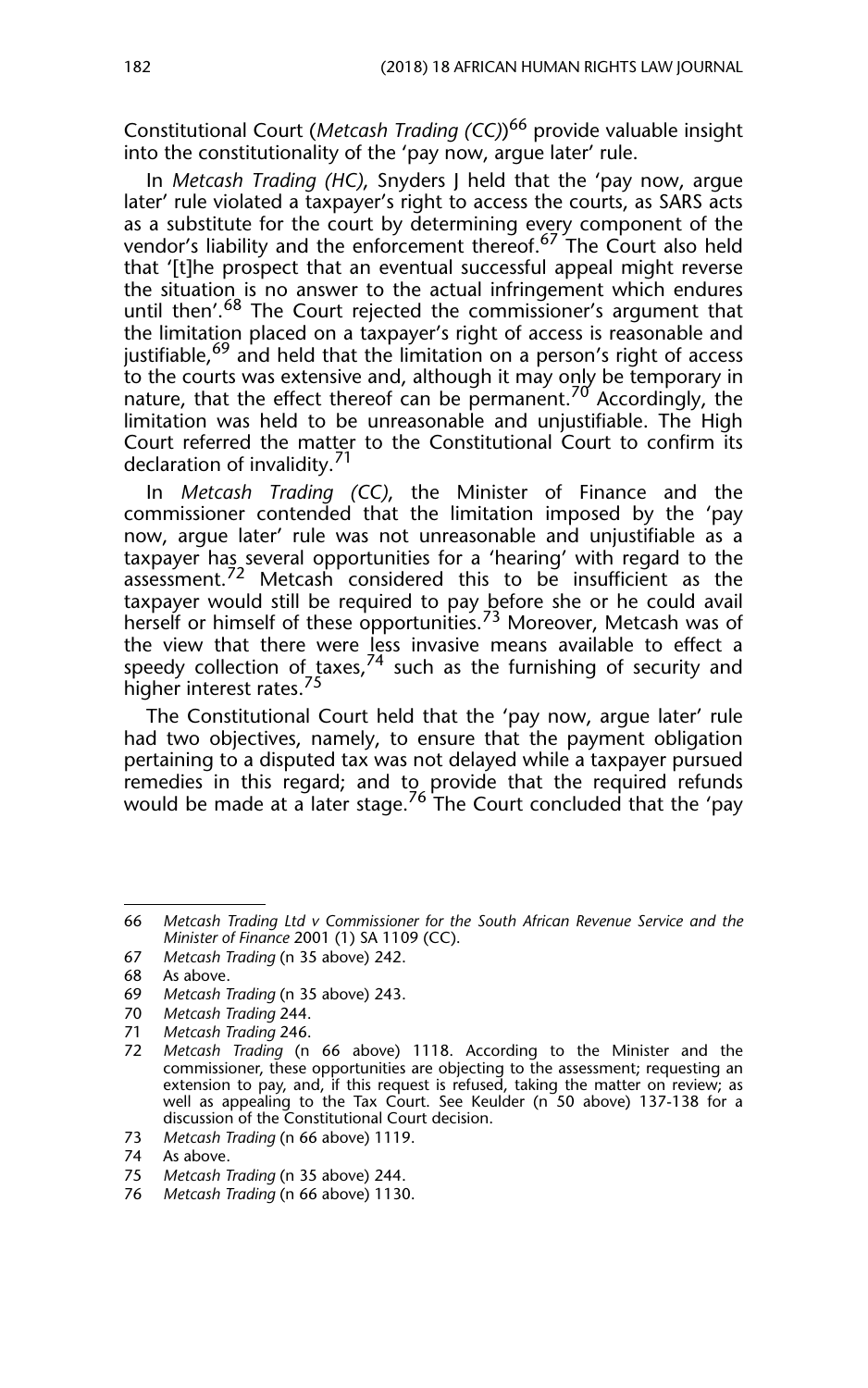now, argue later' rule did not limit a taxpayer's right of access to the courts, and, consequently, the rule was held to be constitutional.<sup>77</sup>

In considering the Constitutional Court's decision, it appears that not suspending a payment pending dispute resolution does not, in an unconstitutional manner, limit a taxpayer's right to access the courts. Nonetheless, commentary and criticism concerning this decision point to the contrary. The taxpayer contended in *Metcash Trading* that the court's jurisdiction was excluded when the 'pay now, argue later' rule was invoked, not that the court's jurisdiction was entirely disregarded.<sup>78</sup> Thus, it may be argued that the 'pay now, argue later' rule infringes on the right of access to the courts, as it promotes 'selfhelp' by SARS.<sup>79</sup> Accordingly, the question before the court should

not be whether the taxpayer will have access to the courts at some stage, but rather whether the taxpayer will have the opportunity to access the courts before being obliged to pay the assessed amount.

Furthermore, in *Dawood v Minister of Home Affairs; Shalabi v Minister of Home Affairs; Thomas v Minister of Home Affairs* (*Dawood*),81 the Court held that

the exercise of a discretionary power may subsequently be successfully challenged on administrative grounds, for example [because] it was not reasonable, [or] does not relieve the legislature of its constitutional obligation to promote, protect and fulfil the rights entrenched in the Bill of Rights.

Consequently, the legislature must ensure that provisions are constitutional despite the fact that a decision may be subject to review.<sup>82</sup> Therefore, the mere fact that the decision of SARS not to suspend a payment obligation can be taken on review is not sufficient to ensure that the 'pay now, argue later' rule would pass constitutional muster.

Olivier also notes that the Court did not deal with the applicant's argument that there are less invasive ways to ensure the efficient collection of taxes.<sup>83</sup> This consideration is important in view of the fact that one of the factors the Court had to consider when determining whether a limitation is reasonable and justifiable in terms of section 36(1) of the South African Constitution is whether there are less invasive ways to achieve the objective of SARS.

There is also some debate as to whether the Court would have held the 'pay now, argue later' rule to be constitutionally sound if the matter before the Court had concerned income tax instead of VAT.

<sup>77</sup> *Metcash Trading* (n 66 above) 1132.

Olivier (n 63 above) 196.

<sup>79</sup> Keulder (n 50 above) 140.

<sup>80</sup> As above.

<sup>81 2000 (8)</sup> BCLR 837 (CC) para 48. See also Olivier (n 63 above) 198 in this regard.

Keulder (n 50 above) 140.

<sup>83</sup> Olivier (n 63 above) 199.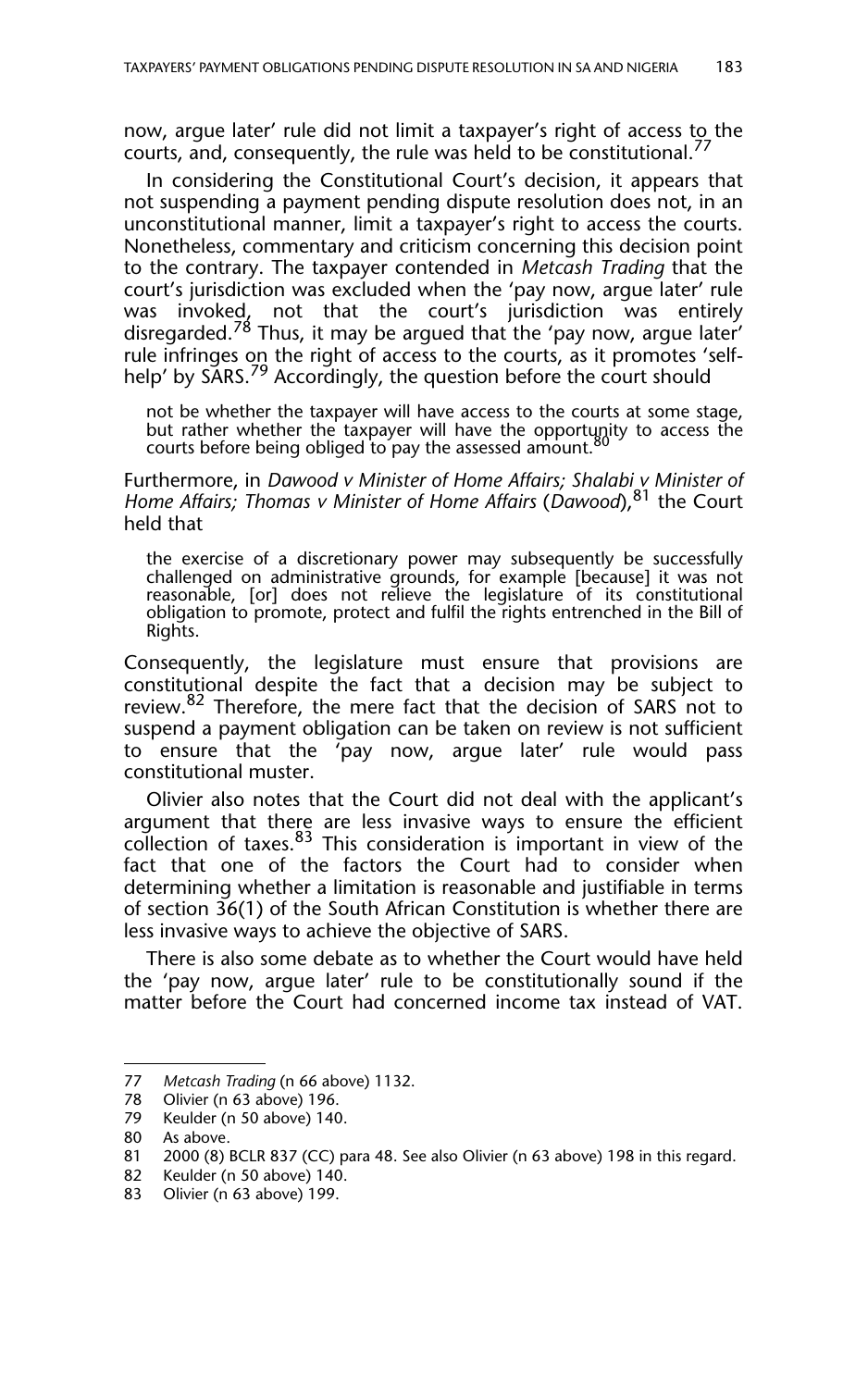Croome is of the view that the Court would have come to the same conclusion.<sup>84</sup> Williams, on the other hand, states that the Court would not necessarily have held the rule to be constitutional had the matter concerned income tax.85 Possible support for Williams's view is to be found in *Metcash Trading (CC)* where the Court explicitly distinguished between VAT and income tax.<sup>86</sup> The Court stated that a VAT liability arises continuously, whereas an income tax liability arises when an assessment is issued.<sup>87</sup> Moreover, a taxpayer who is a VAT vendor<sup>88</sup> collects money as an agent of SARS,<sup>89</sup> as the vendor may set off 'tax incurred on enterprise inputs (input tax) from the tax collected on supplies made by the enterprise (output tax)'.<sup>90</sup> Furthermore, the Court held that the calculation of VAT payments was less complicated than that of income tax.<sup>91</sup> For that reason, the Court held that, in the case of income tax, room for dispute regarding the interpretation of the statute or accounting practices is far greater than in the case of VAT.

It is submitted that the distinction made by the Court in relation to income tax and VAT is flawed. First, the income tax liability, which is similar to that in respect of VAT, depends on an activity that triggers the levying of the specific tax. Hence, in both instances the liability arises as often as an activity occurs which triggers tax liability. Second, the Court's argument that the taxpayer acts as a collection agent is of no relevance. In *Director of Public Prosecutions, Western Cape v Parker* (Parker),<sup>92</sup> the Court recognised that a VAT vendor and SARS have a debtor-creditor relationship.<sup>93</sup> Consequently, the fact that a vendor holds money on behalf of SARS as an 'agent' does not change the nature of the relationship between the (vendor) taxpayer and SARS. Third, the Court's broad statement regarding room for dispute is

89 *Metcash Trading* (n 66 above) 1122.

92 2015 (4) SA 28 (SCA).<br>93 *Parker* (n 92 above) pa

<sup>84</sup> B Croome 'Paying up or arguing first' (2001) *Business Day Professional* 6; BJ Croome 'Taxpayers' rights in South Africa: An analysis and evaluation of the extent to which the powers of the South African Revenue Service comply with the constitutional rights to property, privacy, administrative justice, access to information and access to courts' unpublished PhD thesis, University of Cape Town, 2008 173; B Croome *Taxpayers' rights in South Africa* (2010) 40.

<sup>85</sup> Williams (n 49 above) 4.

<sup>86</sup> *Metcash Trading* (n 66 above) 1121-1122. See also Croome & Olivier (n 38 above) 372.

<sup>87</sup> *Metcash Trading* (n 66 above) 1121.

<sup>88</sup> See sec 1, read with secs 23 and 50A of the VAT Act, in relation to when a person would be a vendor for VAT purposes.

<sup>90</sup> SARS 'VAT 404 Guide for vendors' 31 March 2015 2. See M Silver *Deloitte VAT handbook* (2017) 14 for a discussion of input and output tax.

<sup>91</sup> *Metcash Trading* (n 66 above) 1125.

Parker (n 92 above) para 9. The Court indicated that it is a relationship of debtorcreditor because, when a VAT vendor fails to pay over the tax that is due and payable, SARS may sue the vendor for payment. Also, this non-compliance would constitute a non-compliance offence as opposed to common law theft of which a person would be guilty if the relationship was one of trust.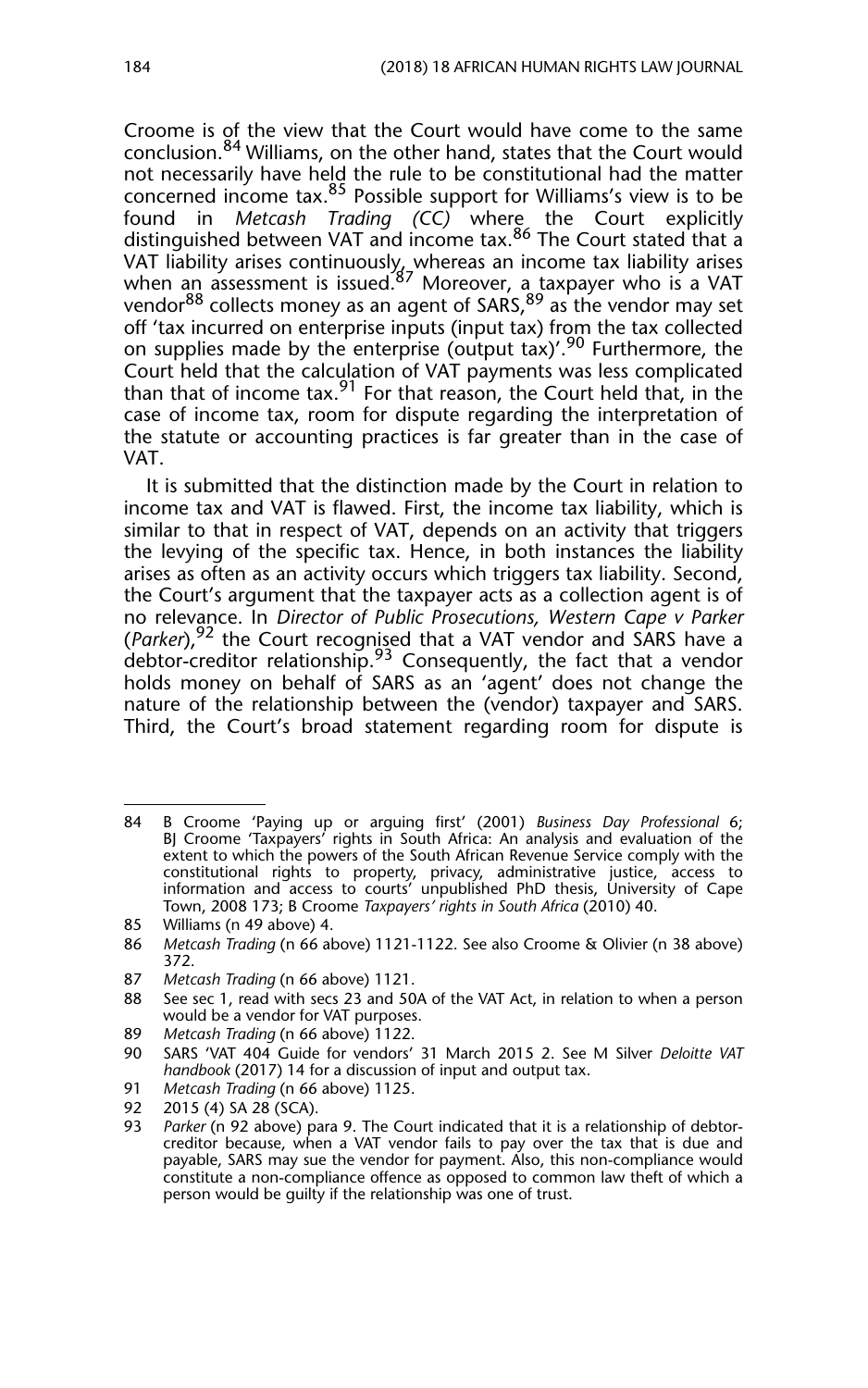incorrect. Calculating an income tax or VAT liability would depend on the complexity of specific transactions.

In *Capstone*, a case similar to that of *Metcash Trading (CC)*, the Court endeavoured to differentiate between the 'pay now, argue later' rule in relation to VAT and income tax. The Court remarked:<sup>94</sup>

There are material differences distinguishing the position of self-regulating vendors under the value-added tax system and taxpayers under the entirely revenue authority-regulated income tax dispensation. Thus the considerations which persuaded the Constitutional Court to reject the attack on the aforementioned provisions of the VAT Act in *Metcash* might not apply altogether equally in any scrutiny of the constitutionality of the equivalent provisions in the IT Act. In this respect I have the effect of the 'pay first, argue later' provisions pending the determination of the Commissioner of an objection (as distinct from pending the determination by the Tax Court of an appeal) to an income tax assessment particularly in mind as an aspect that might well receive a different treatment if challenged, particularly in the context of the fundamental right to administrative justice.

From this *dictum*, it appears that *Metcash Trading (CC)* might have been considered differently had it related to income tax, as VAT is selfassessed and income tax is not. However, the Court did not elaborate on this aspect, as it did not have to be considered in the specific matter.<sup>95</sup> It is possible that the Court made this remark because, in the case of VAT, the taxpayer, to a certain extent, would have had an opportunity to state her or his case as she or he is responsible for assessing her or his own VAT liability. In contrast, with regard to income tax a taxpayer does not have the same opportunity as she or he has to pay tax as assessed by SARS. However, such an argument would be unsound. Generally, a taxpayer submit informations, be it by way of self-assessment of the VAT liability or a return<sup>96</sup> relating to income tax liability. This information then is used to determine the taxpayer's liability.<sup>97</sup> Accordingly, the taxpayer has the same opportunity to provide SARS with information, irrespective of whether it relates to income tax or VAT.

Consequently, the arguments espoused by the courts in *Metcash Trading (CC)* and *Capstone* do not hold water. However, it is submitted that the arguments of tax scholars pertaining to the fact that the Court erred in declaring the 'pay now, argue later' rule constitutional are valid.

<sup>94</sup> *Capstone* (n 36 above) pars 9.

<sup>95</sup> As above.

<sup>96</sup> According to sec 1 of the TAA, a 'return' refers to information submitted to SARS which forms the basis of an assessment.

<sup>97</sup> This does not apply to instances where SARS has furnished an additional assessment based on information obtained by, eg, conducting an audit.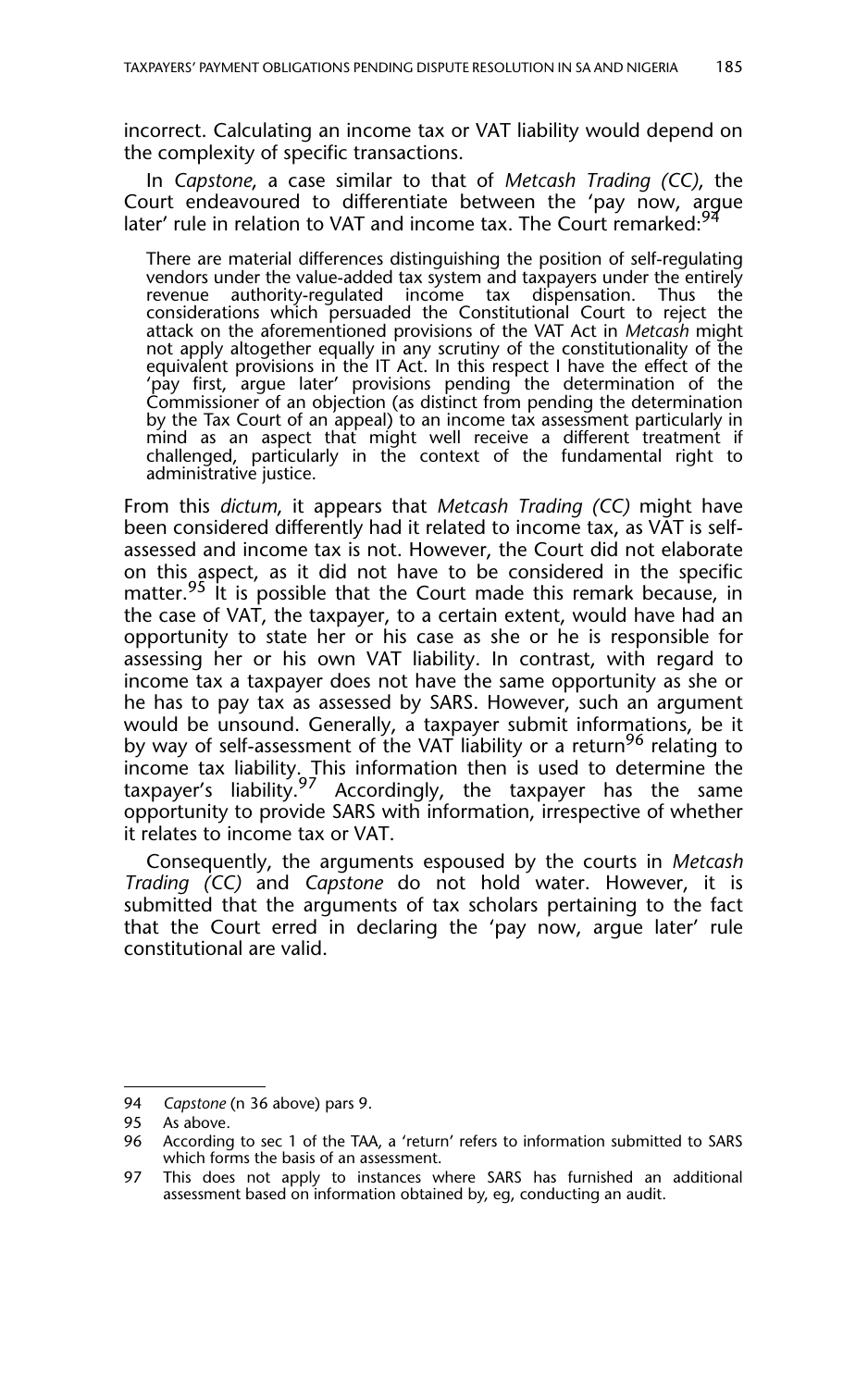## **3.2 Nigeria**

#### **3.2.1 Relevant provisions**

In terms of an information circular issued by the Federal Inland Revenue Service (FIRS), an assessed tax that is subject to an appeal will become payable only within one month after the dispute has been finalised.<sup>98</sup> This means that a taxpayer's payment obligation is suspended pending dispute resolution.

However, in terms of paragraph 15(7) of the Fifth Schedule to the Federal Inland Revenue Service (Establishment) Act (FIRSEA), this approach does not apply in all circumstances. When an appeal is brought before the TAT, the Tax Appeal Commissioner may adjourn the appeal and order the taxpayer to satisfy a part of the assessed tax before the matter can proceed if FIRS can prove that

- (a) the appellant has for the year of assessment concerned, failed to prepare and deliver to the Service returns required to be furnished under the relevant provisions of the tax laws mentioned in paragraph 11;
- (b) the appeal is frivolous or vexatious or is an abuse of the appeal process; or
- (c) it is expedient to require the appellant to pay an amount as security for prosecuting the appeal.

It is submitted that the first ground on which the TAT may make an order for the partial payment of a disputed tax does not give rise to any concern as this can be established objectively. However, the same cannot be said of the other two grounds. First, when can it be said that an appeal has been brought frivolously or is an abuse of the appeal process? In order for the TAT to be satisfied that this is indeed the case, the tribunal would have to consider the merits of the dispute as a whole and not simply the version of FIRS. Second, when would it not be considered expedient for the taxpayer to rather pay the disputed tax as security?

When the Tax Appeal Commissioner decides to adjourn the matter and order the payment of a portion of the disputed tax, the taxpayer will have to pay the lesser of an amount equal to the assessed amount in respect of the previous year of assessment or half of the assessed amount that is currently subject to appeal plus 10 per cent of the amount.<sup>99</sup> If the taxpayer fails to pay the amount determined by the TAT, the assessment will be confirmed and the taxpayer may not continue with an appeal in relation to that assessment.<sup>100</sup>

<sup>98</sup> FIRS 'Information circular: Collection procedure' 25 March 1993 para 1.4.

<sup>99</sup> Para 15(7) of the Fifth Schedule to the FIRSEA. Aniyie (n 34 above) fn 180 states that the deposit is paid in the same manner as an assessed tax, namely, by paying it into the FIRS account. The taxpayer then has to present proof of payment to the TAT.

<sup>100</sup> Para 15(7) of the Fifth Schedule to the FIRSEA.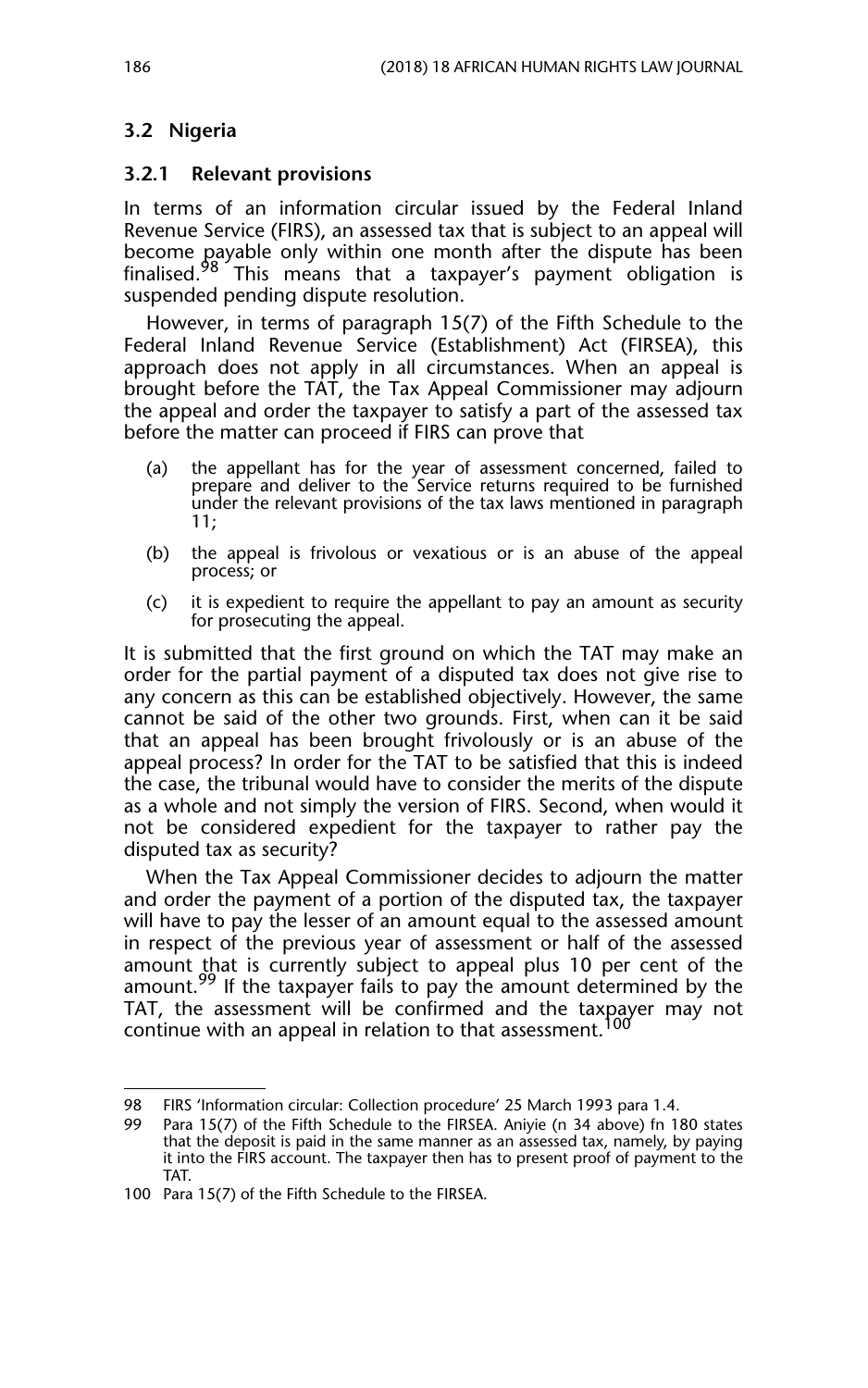## **3.2.2 Constitutional considerations relating to the Nigerian approach**

The general approach in Nigeria results in a taxpayer's right of access to the courts remaining intact, as a taxpayer is required to fulfil her or his payment obligation only once the dispute has been resolved. As a result, there is no Nigerian case law or scholarly work dealing with the interplay between a taxpayer's right of access to the courts and such taxpayer's duty to pay an assessed tax.

However, this seemingly faultless protection of a taxpayer's right of access to the courts is deceptive if one considers paragraph 15(7) of the Fifth Schedule to the FIRSEA. Whilst ordering a taxpayer to pay a portion of the amount in question ensures that the FIRS is able to collect some of the taxes in an effective manner, it precludes a taxpayer with insufficient financial resources from exercising her or his right to appeal and to have a fair hearing. When the TAT exercises this power, it limits the right of access to the courts only to taxpayers with sufficient financial means. Consequently, it is submitted that this power is contrary to the section 36 constitutional right and cannot fall within the qualification contained in section  $36(2)$  of the Nigerian Constitution, as it has a final and conclusive effect on a taxpayer's tax dispute.

## **4 Conclusions and recommendations**

Nigeria and South Africa endeavour to achieve the same aim in relation to the right of access to the courts, namely, to ensure that a party to a matter does not adjudicate a dispute in relation to that matter. However, in considering the situation where a dispute arises regarding an assessed tax, these two countries have divergent approaches in relation to this aim.

The South African approach of 'pay now, argue later' results in the effective and efficient collection of taxes, whereas the Nigerian approach of suspending the payment obligation pending dispute resolution need not be as effective from a revenue collection point of view.

From a taxpayer's rights point of view, the Nigerian approach is more appropriate as a taxpayer's right of access to the courts generally remains completely intact. Nevertheless, it is submitted that the power assigned to the TAT to adjourn a matter until a portion of the assessed tax is paid is unconstitutional and should be done away with.

It is understandable that South Africa is not in a position to provide the same unhindered protection of the right of access to the courts when an assessment is disputed as it does not rely on a resource similar to Nigeria's crude oil. However, on the basis of the taxpayer's argument in *Metcash Trading (CC)* and Olivier's criticism, South Africa should consider whether there are not less invasive alternatives to